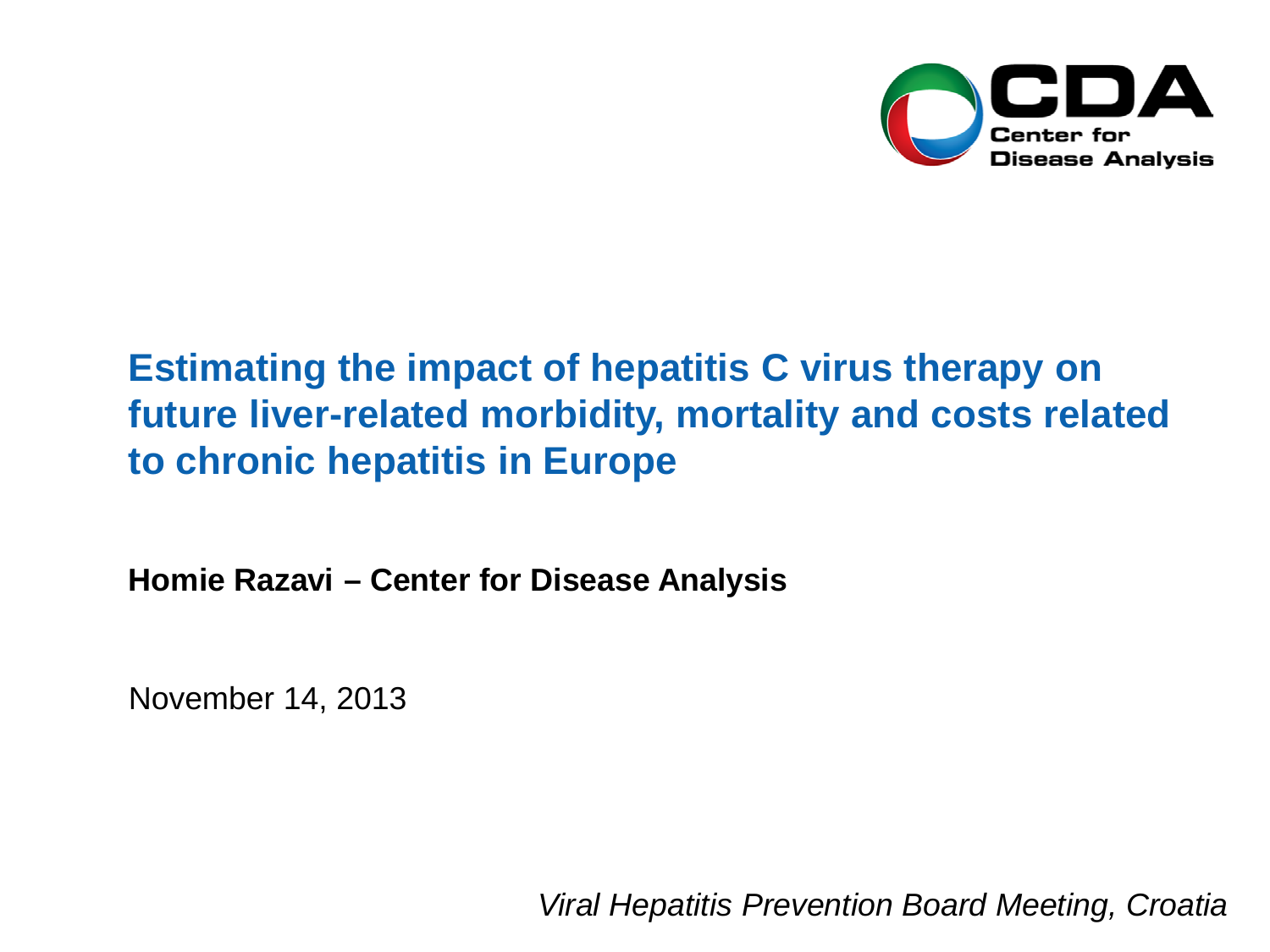**The presentation summarizes the results of a global HCV disease burden and elimination project – European Countries**





*Disclosure: This project has been funded through a grant by Gilead.*

A more detailed summary of this analysis will be published in the March issue of the Journal of Viral Hepatitis as a supplement.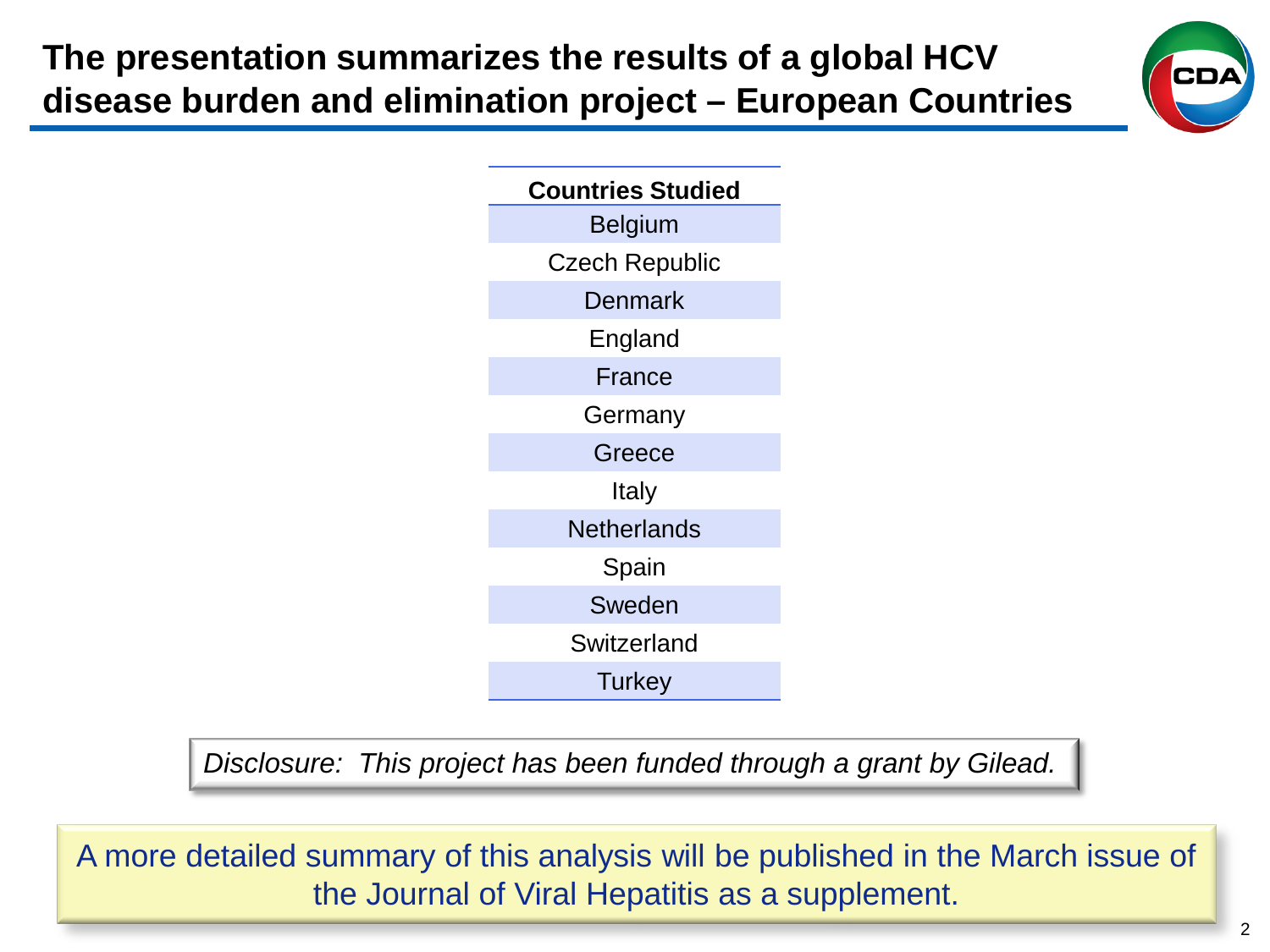## **Modeling the Disease Progression of Hepatitis C Virus (HCV) infection**



- Developed a system dynamics model in Excel
- Calibrated with published data in each country up to 2013
- Project the impact of key decisions after 2013 on the disease burden
- Estimates the total healthcare cost, in the absence of treatment.

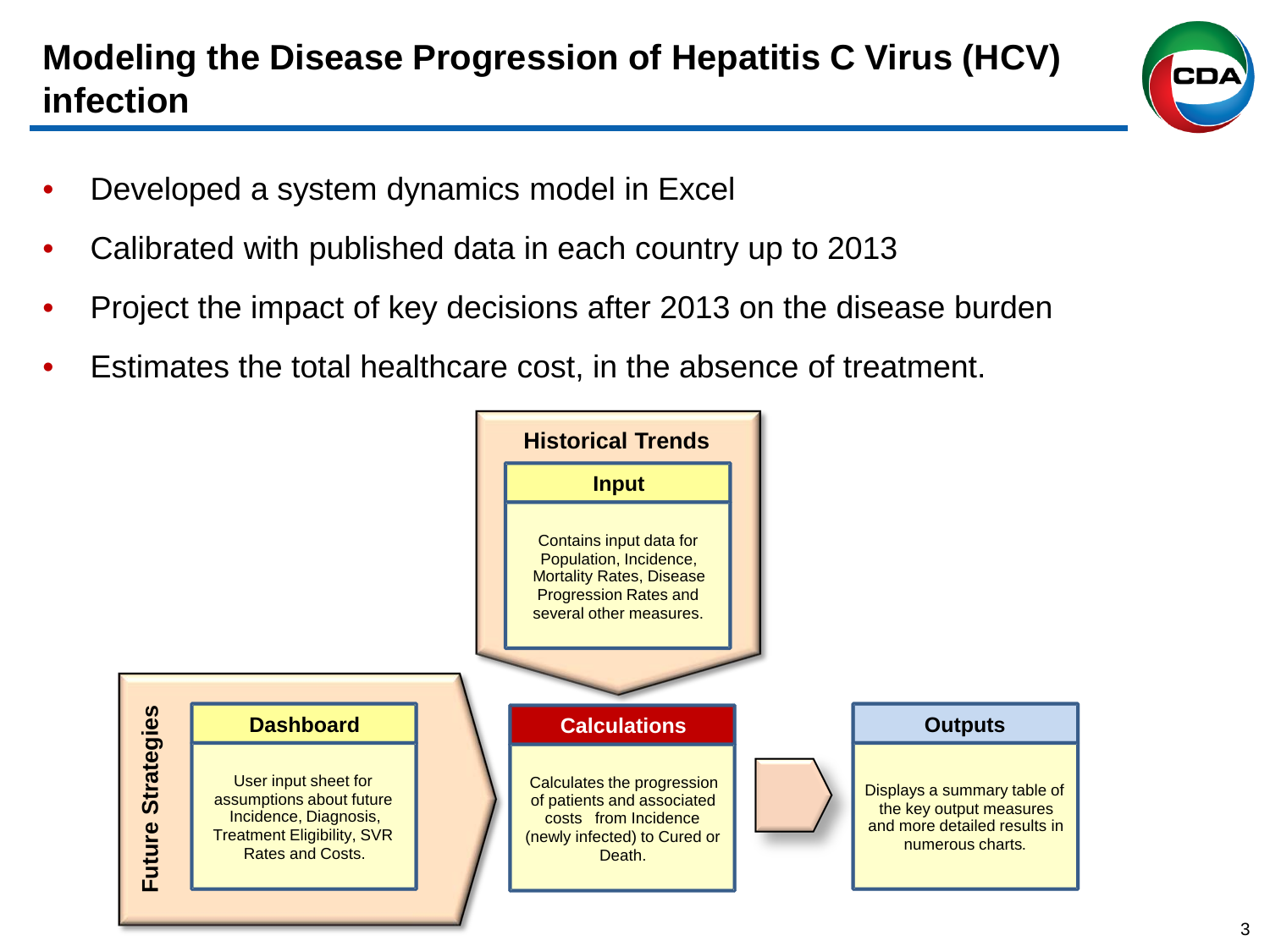### **Hepatitis C Virus (HCV) Infection – Disease Progression**



**CDA**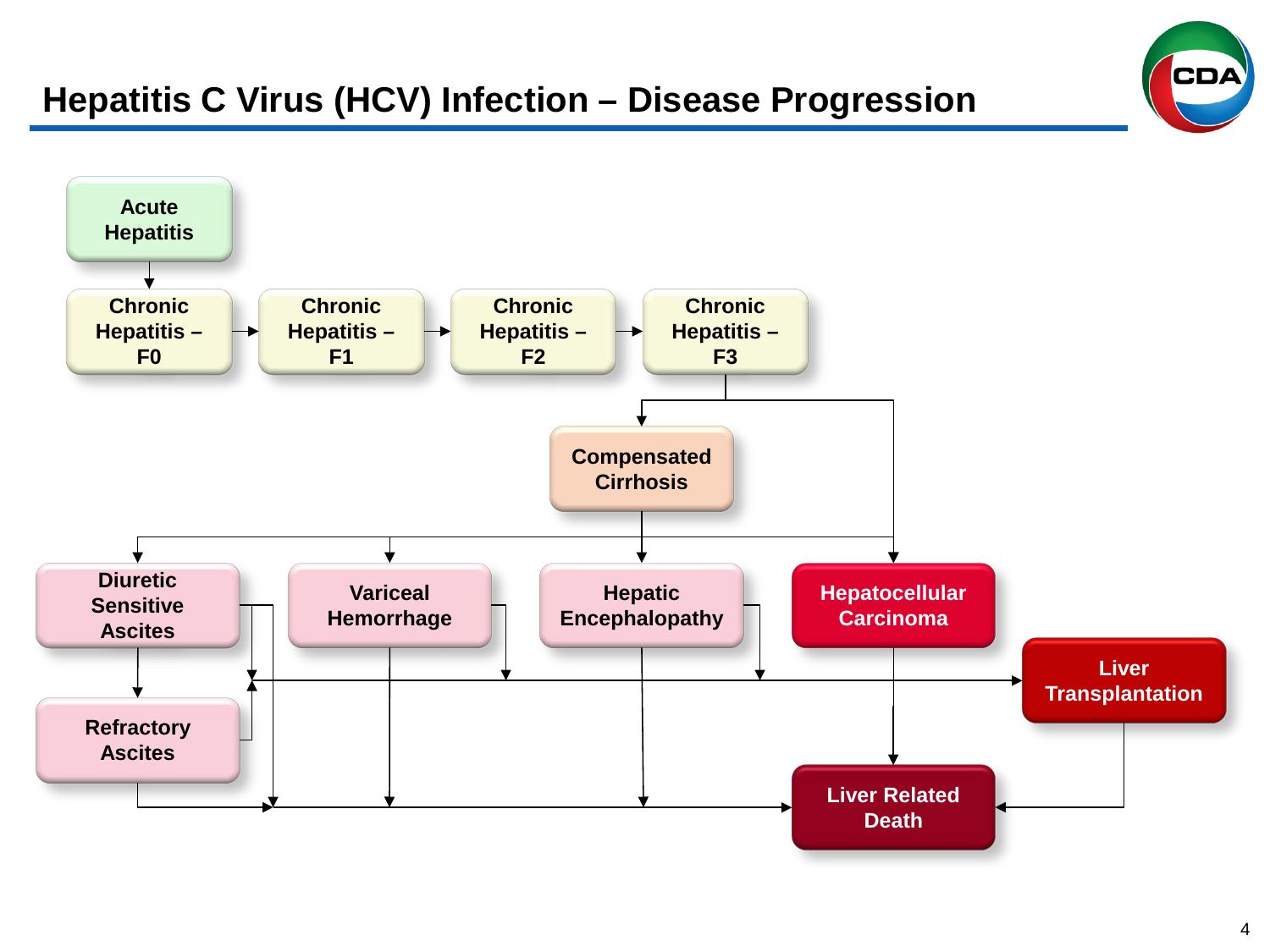

### **In the 1960's through the 1990s, the rate of new infections outpaced mortality leading to an increase in the total number of HCV infected cases.**

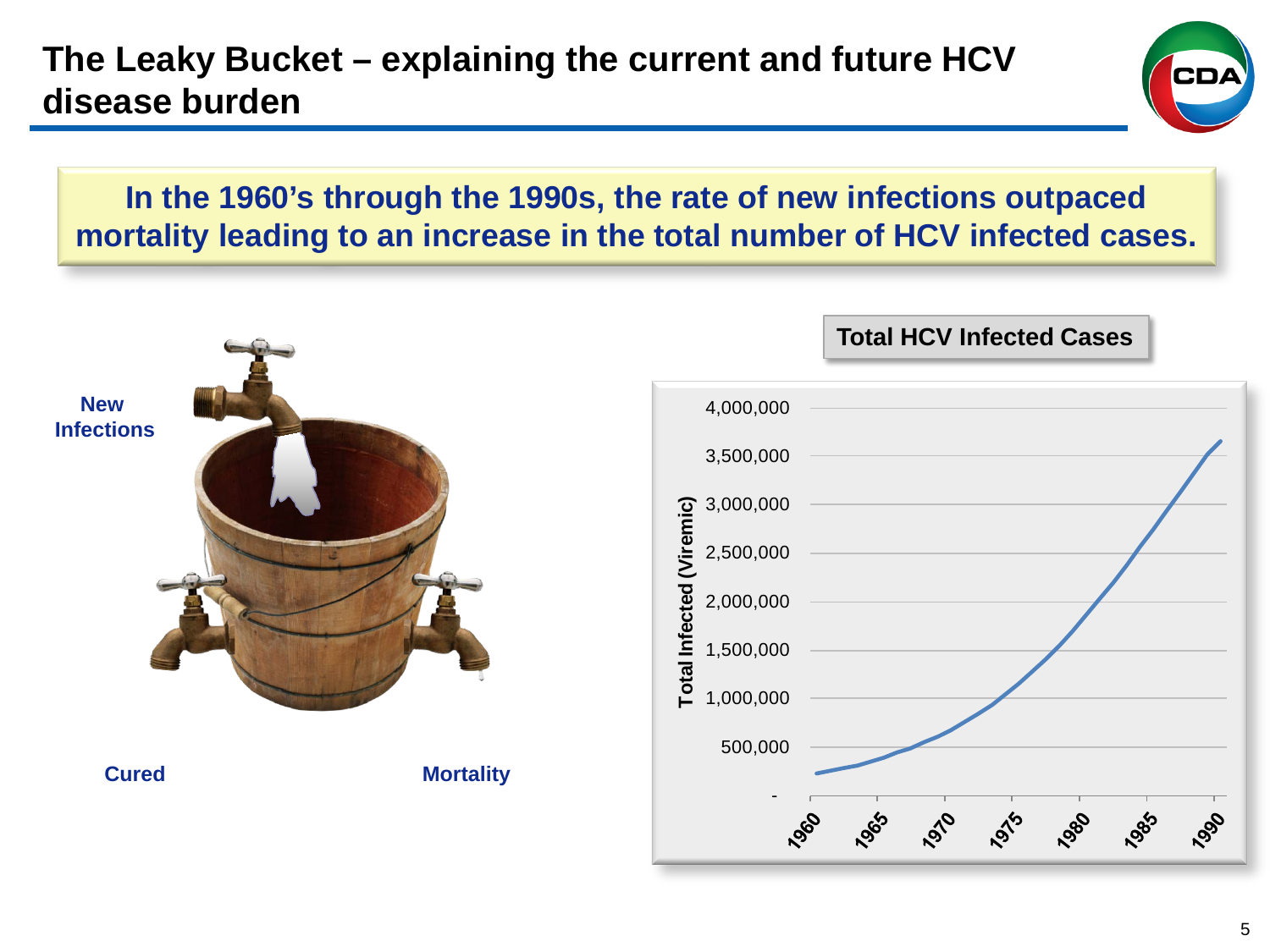

### **The total number of infections started to level off in the late 1990s.**

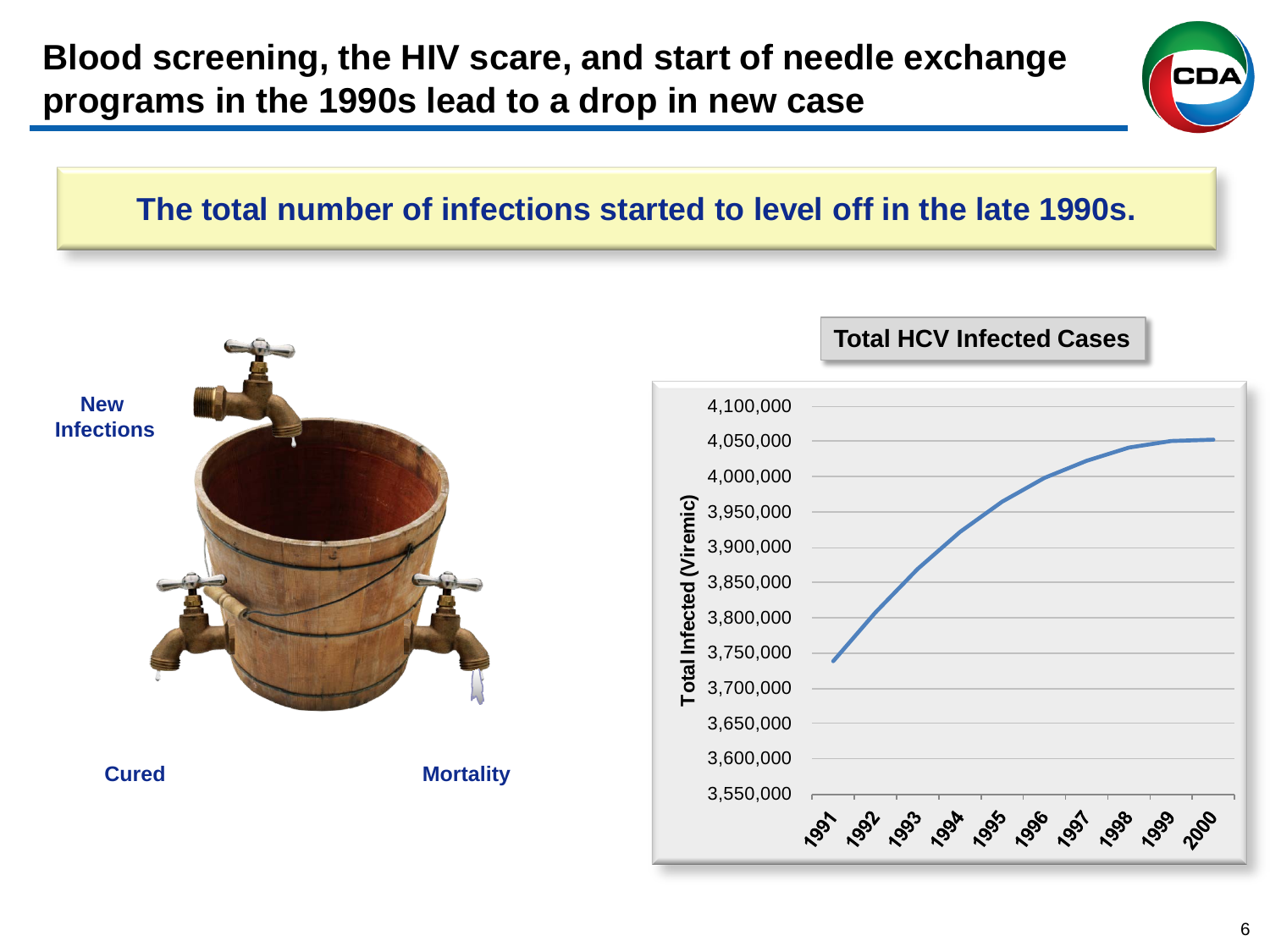**Aging of the population, increased mortality, and increased treatment are expected to result in a drop in HCV infections**



#### **After 2013, assumed the same treatment and cure rate as today.**

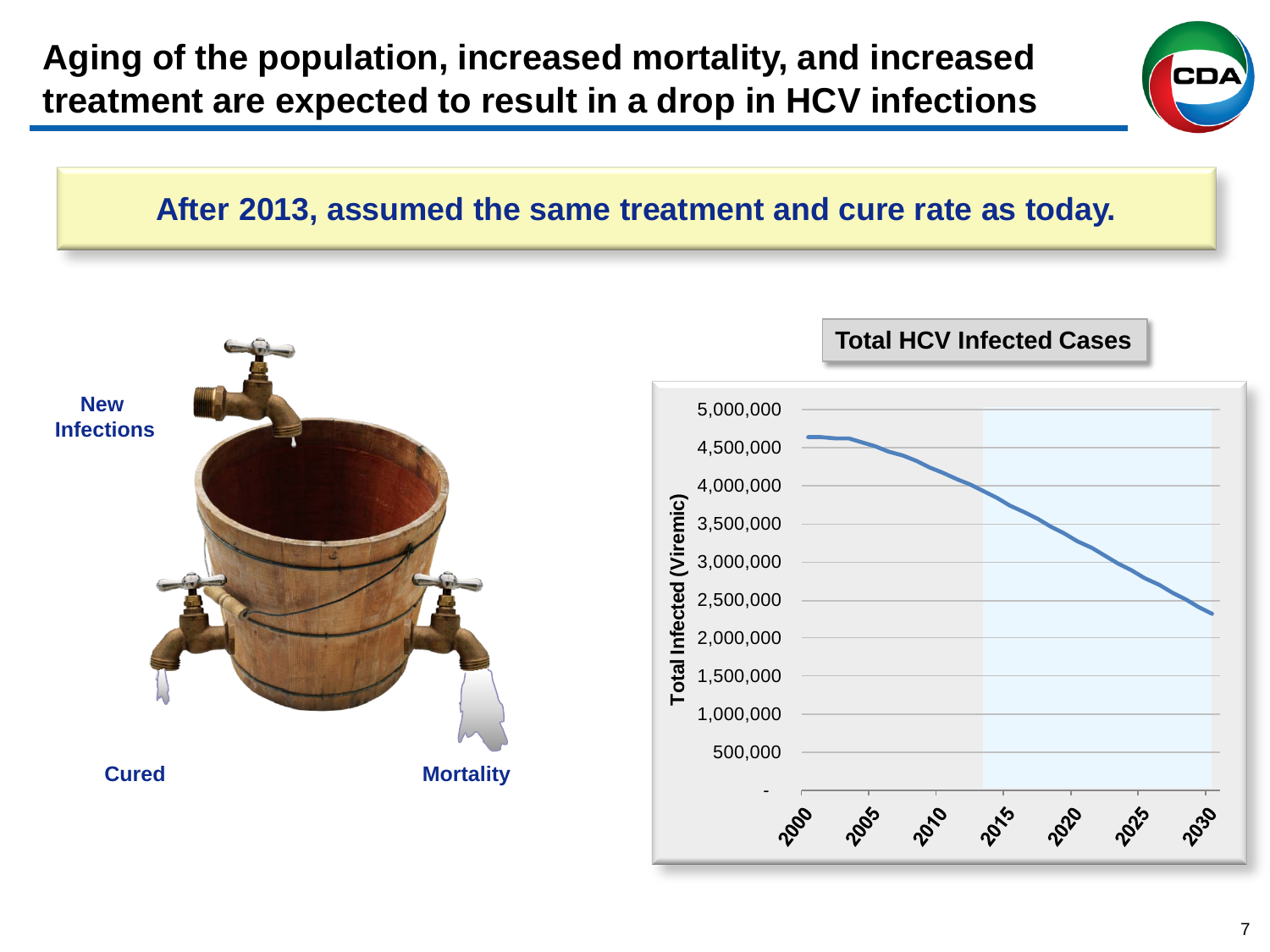

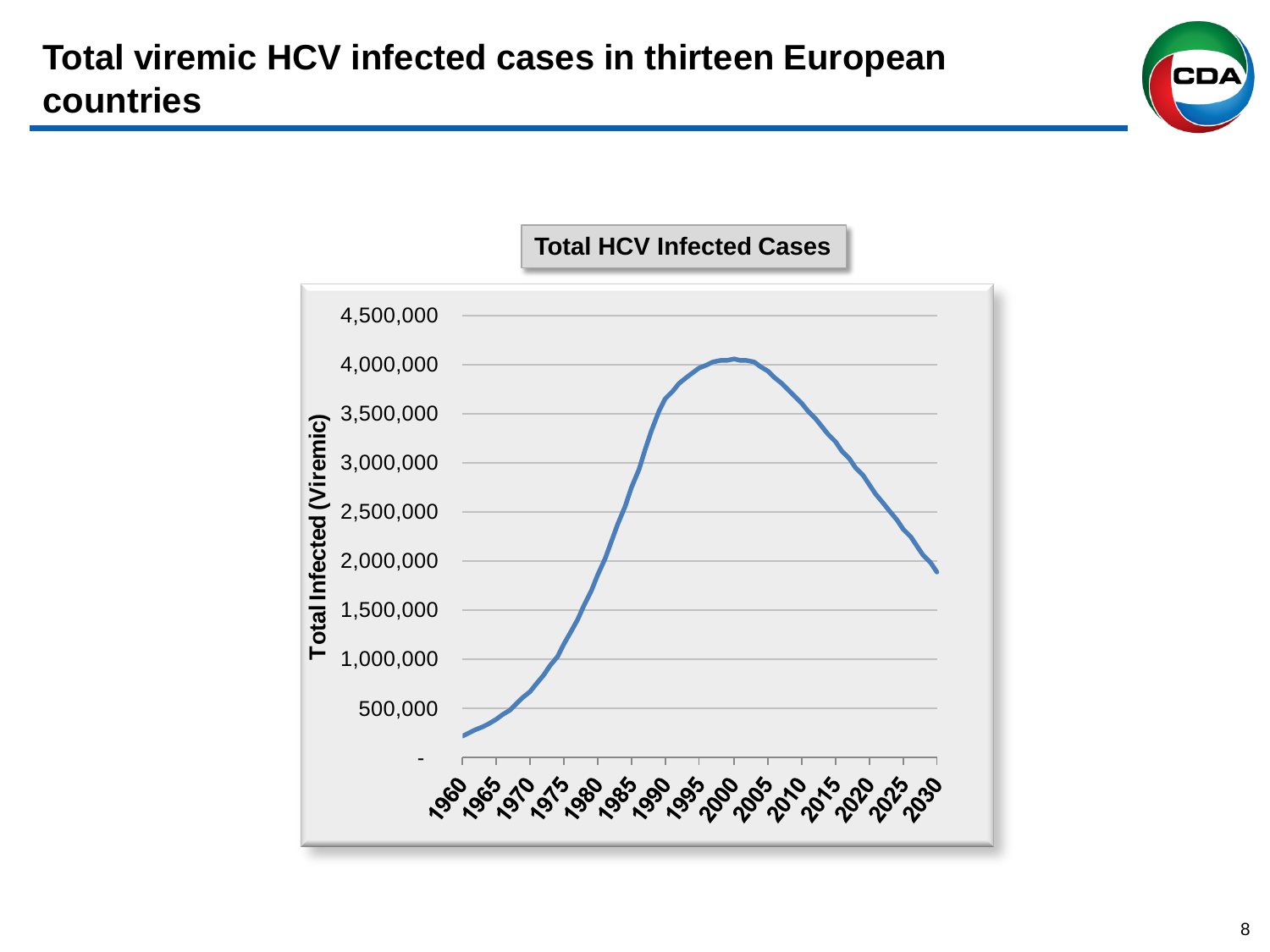

**The number of HCV related cirrhotic cases will increase by 20%, decompensated cirrhosis by 30%, HCC by 40%, and liver related deaths by 40%.**

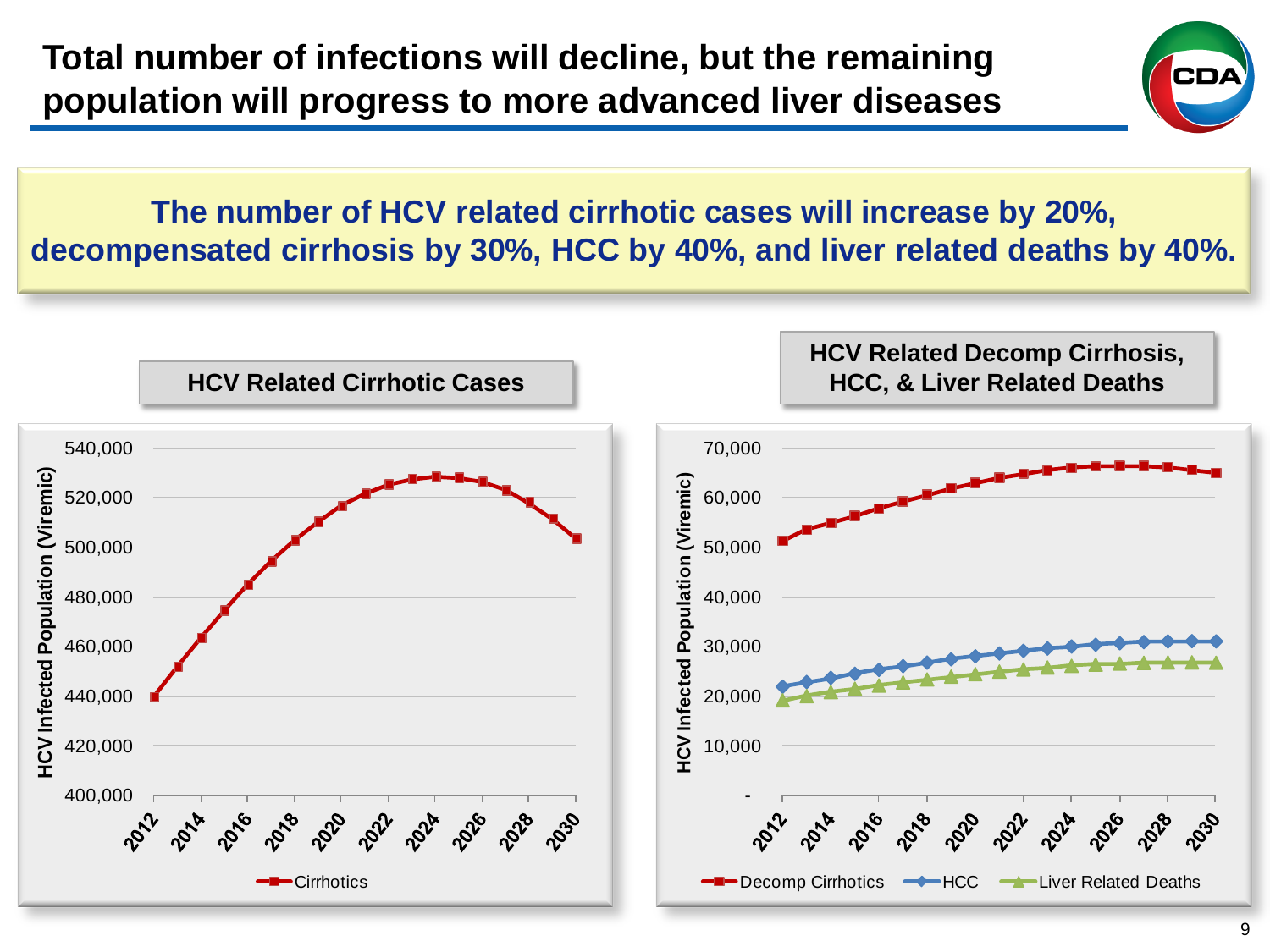

**If the same number of patients (as today) are treated with high SVR therapies, a significant reduction in disease burden increase can be achieved.**

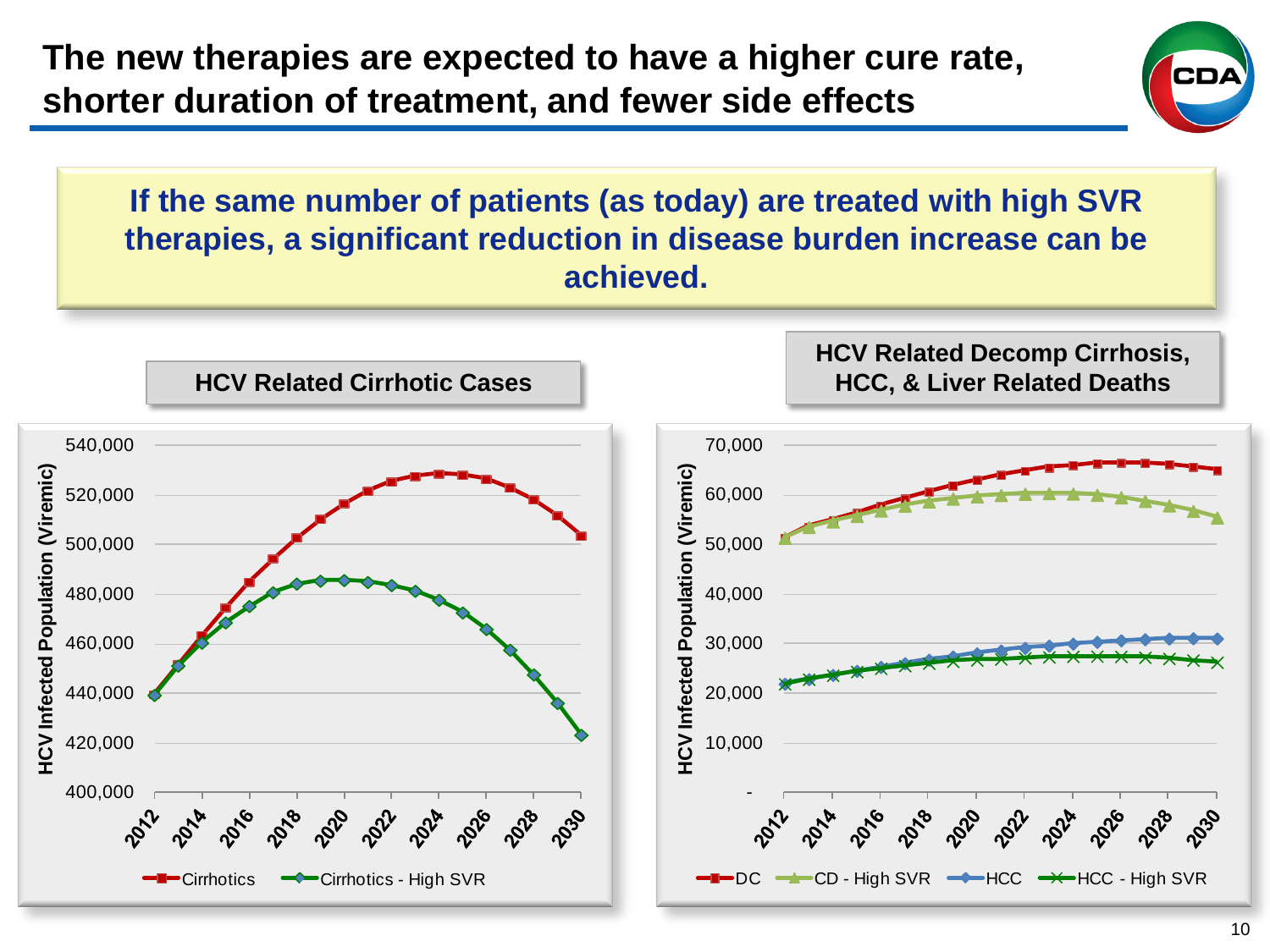**If higher treatment rate is combined with higher cure rate, HCV can be eliminated before 2030**





11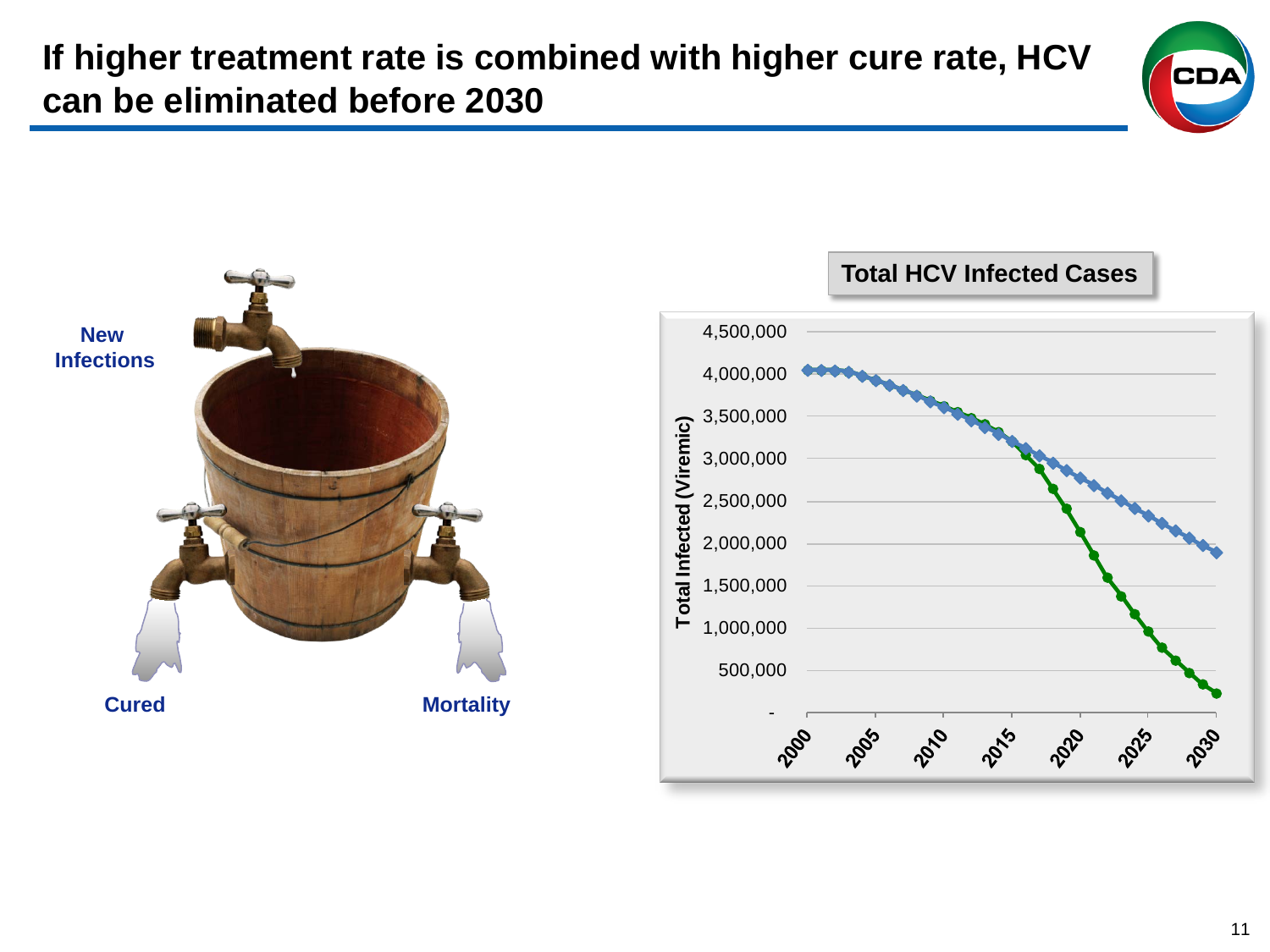## **In addition, the corresponding advance liver sequelae can be avoided**